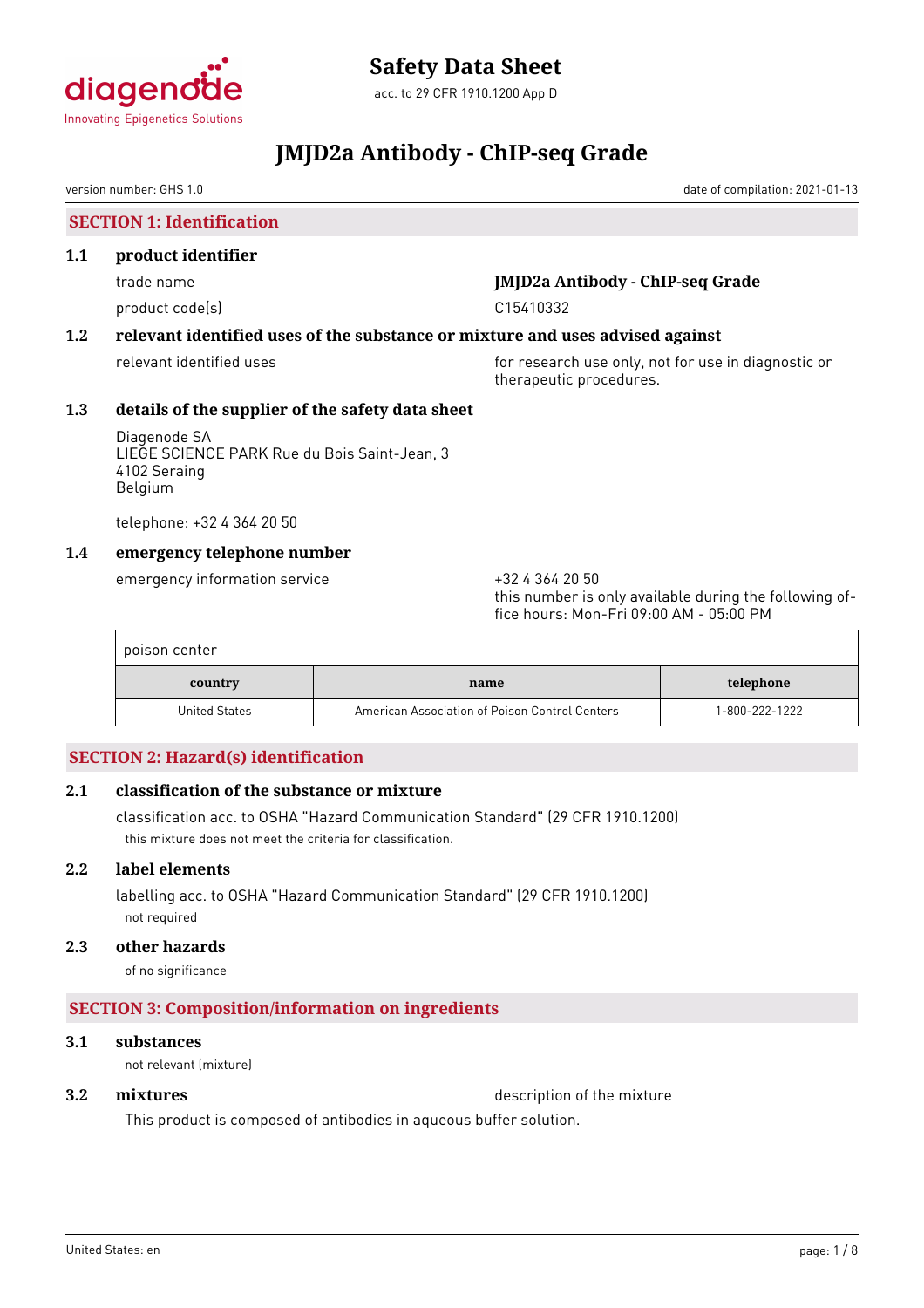

version number: GHS 1.0 date of compilation: 2021-01-13

# **SECTION 4: First-aid measures**

#### **4.1 description of first-aid measures**

#### general notes

do not leave affected person unattended. remove victim out of the danger area. keep affected person warm, still and covered. take off immediately all contaminated clothing. in all cases of doubt, or when symptoms persist, seek medical advice. in case of unconsciousness place person in the recovery position. Never give anything by mouth.

#### following inhalation

if breathing is irregular or stopped, immediately seek medical assistance and start first aid actions. provide fresh air.

#### following skin contact

wash with plenty of soap and water.

#### following eye contact

remove contact lenses, if present and easy to do. Continue rinsing. irrigate copiously with clean, fresh water for at least 10 minutes, holding the eyelids apart.

#### following ingestion

rinse mouth with water (only if the person is conscious). do NOT induce vomiting.

#### **4.2 most important symptoms and effects, both acute and delayed**

symptoms and effects are not known to date.

#### **4.3 indication of any immediate medical attention and special treatment needed**

none

### **SECTION 5: Fire-fighting measures**

#### **5.1 extinguishing media**

suitable extinguishing media water spray, BC-powder, carbon dioxide (CO2)

unsuitable extinguishing media water jet

#### **5.2 special hazards arising from the substance or mixture**

hazardous combustion products

nitrogen oxides (NOx)

#### **5.3 advice for firefighters**

in case of fire and/or explosion do not breathe fumes. coordinate firefighting measures to the fire surroundings. do not allow firefighting water to enter drains or water courses. collect contaminated firefighting water separately. fight fire with normal precautions from a reasonable distance.

### **SECTION 6: Accidental release measures**

#### **6.1 personal precautions, protective equipment and emergency procedures**

for non-emergency personnel

remove persons to safety.

for emergency responders

wear breathing apparatus if exposed to vapors/dust/aerosols/gases.

#### **6.2 environmental precautions**

keep away from drains, surface and ground water. retain contaminated washing water and dispose of it.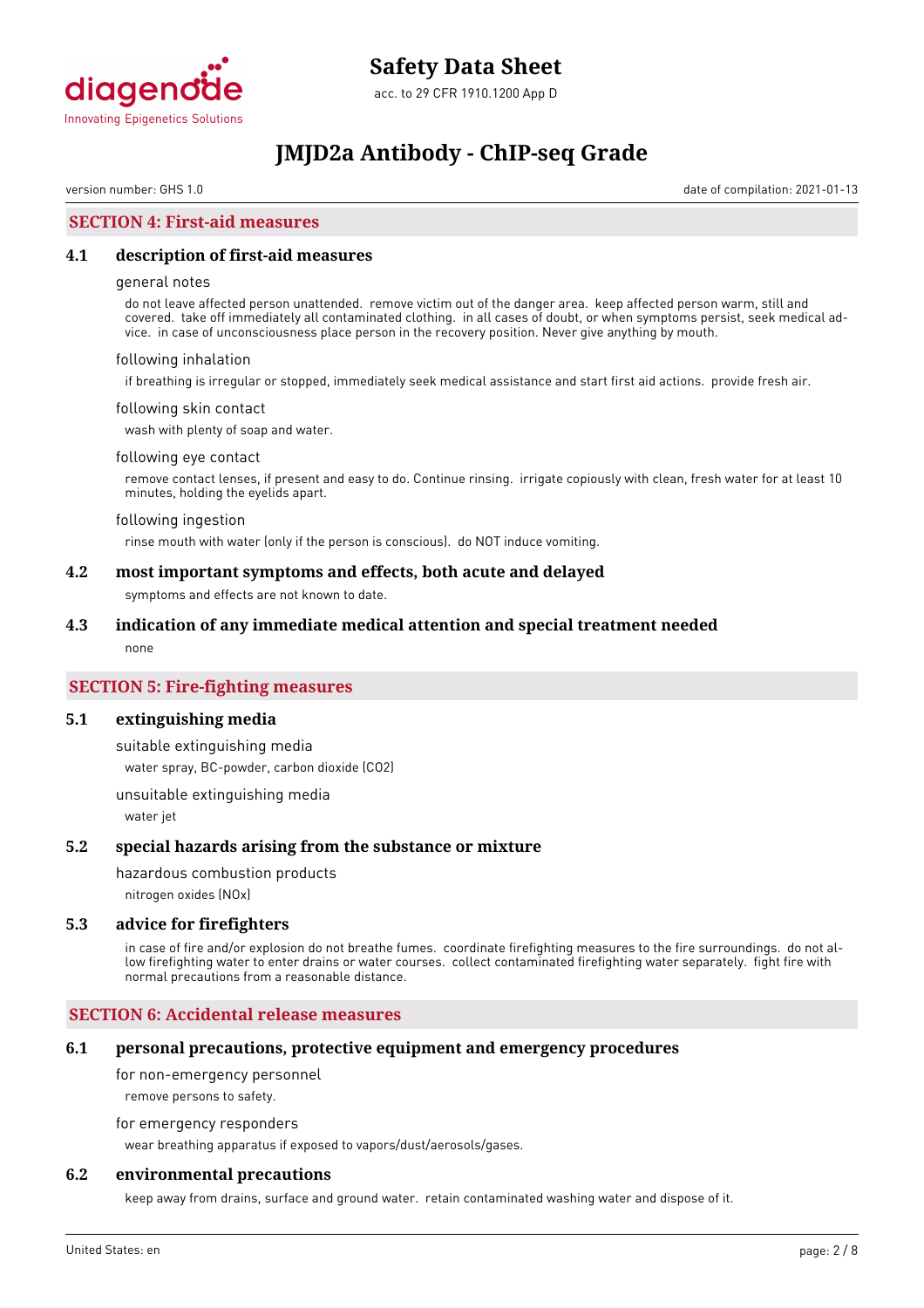

# **Safety Data Sheet**

acc. to 29 CFR 1910.1200 App D

# **JMJD2a Antibody - ChIP-seq Grade**

version number: GHS 1.0 date of compilation: 2021-01-13

### **6.3 methods and material for containment and cleaning up**

advice on how to contain a spill

covering of drains

advice on how to clean up a spill

wipe up with absorbent material (e.g. cloth, fleece). collect spillage: sawdust, kieselgur (diatomite), sand, universal binder

appropriate containment techniques use of adsorbent materials.

other information relating to spills and releases

place in appropriate containers for disposal. ventilate affected area.

#### **6.4 reference to other sections**

hazardous combustion products: see section 5. personal protective equipment: see section 8. incompatible materials: see section 10. disposal considerations: see section 13.

# **SECTION 7: Handling and storage**

### **7.1 precautions for safe handling**

recommendations

- measures to prevent fire as well as aerosol and dust generation use local and general ventilation. use only in well-ventilated areas.

advice on general occupational hygiene

wash hands after use. do not eat, drink and smoke in work areas. remove contaminated clothing and protective equipment before entering eating areas. never keep food or drink in the vicinity of chemicals. never place chemicals in containers that are normally used for food or drink. keep away from food, drink and animal feedingstuffs.

#### **7.2 conditions for safe storage, including any incompatibilities**

control of the effects

protect against external exposure, such as

frost

#### **7.3 specific end use(s)**

see section 16 for a general overview.

# **SECTION 8: Exposure controls/personal protection**

#### **8.1 control parameters**

this information is not available.

### **8.2 exposure controls**

appropriate engineering controls

general ventilation.

individual protection measures (personal protective equipment)

eye/face protection

wear eye/face protection.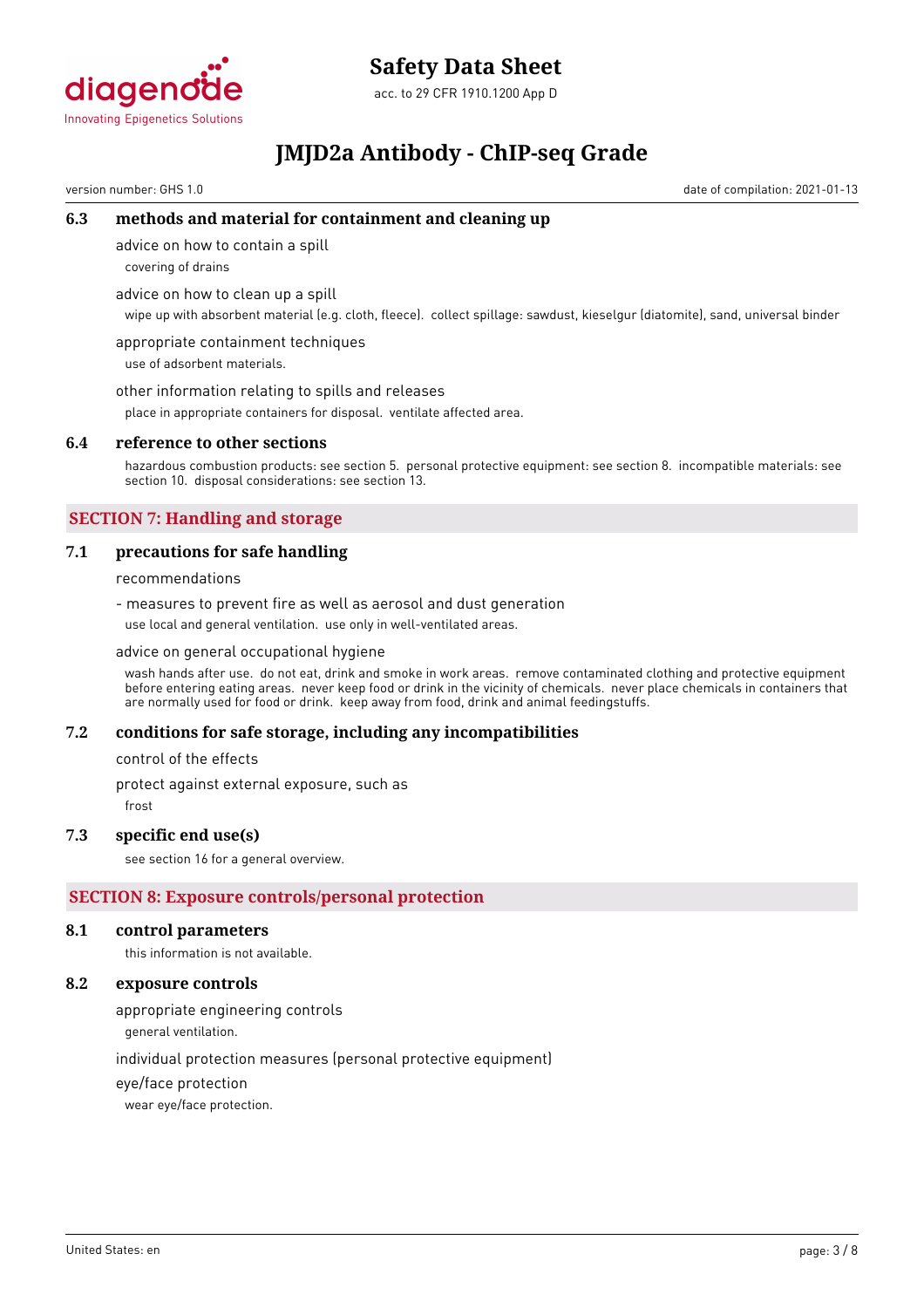

version number: GHS 1.0 date of compilation: 2021-01-13

#### skin protection

- hand protection

wear suitable gloves. chemical protection gloves are suitable, which are tested according to EN 374. check leak-tightness/ impermeability prior to use. in the case of wanting to use the gloves again, clean them before taking off and air them well. for special purposes, it is recommended to check the resistance to chemicals of the protective gloves mentioned above together with the supplier of these gloves.

#### - other protection measures

take recovery periods for skin regeneration. preventive skin protection (barrier creams/ointments) is recommended. wash hands thoroughly after handling.

#### respiratory protection

in case of inadequate ventilation wear respiratory protection.

#### environmental exposure controls

use appropriate container to avoid environmental contamination. keep away from drains, surface and ground water.

# **SECTION 9: Physical and chemical properties**

### **9.1 information on basic physical and chemical properties**

#### **appearance**

| $^\mathrm{+}$ physical state | liquid    |
|------------------------------|-----------|
| color                        | colorless |
| odor                         | odorless  |

#### **other safety parameters**

| pH (value)                              | not determined                                |  |
|-----------------------------------------|-----------------------------------------------|--|
| melting point/freezing point            | not determined                                |  |
| initial boiling point and boiling range | not determined                                |  |
| flash point                             | not determined                                |  |
| evaporation rate                        | not determined                                |  |
| flammability (solid, gas)               | not relevant, (fluid)                         |  |
| vapor pressure                          | not determined                                |  |
| density                                 | not determined                                |  |
| vapor density                           | this information is not available             |  |
| relative density                        | information on this property is not available |  |
| solubility(ies)                         | not determined                                |  |
| partition coefficient                   |                                               |  |
| - n-octanol/water (log KOW)             | this information is not available             |  |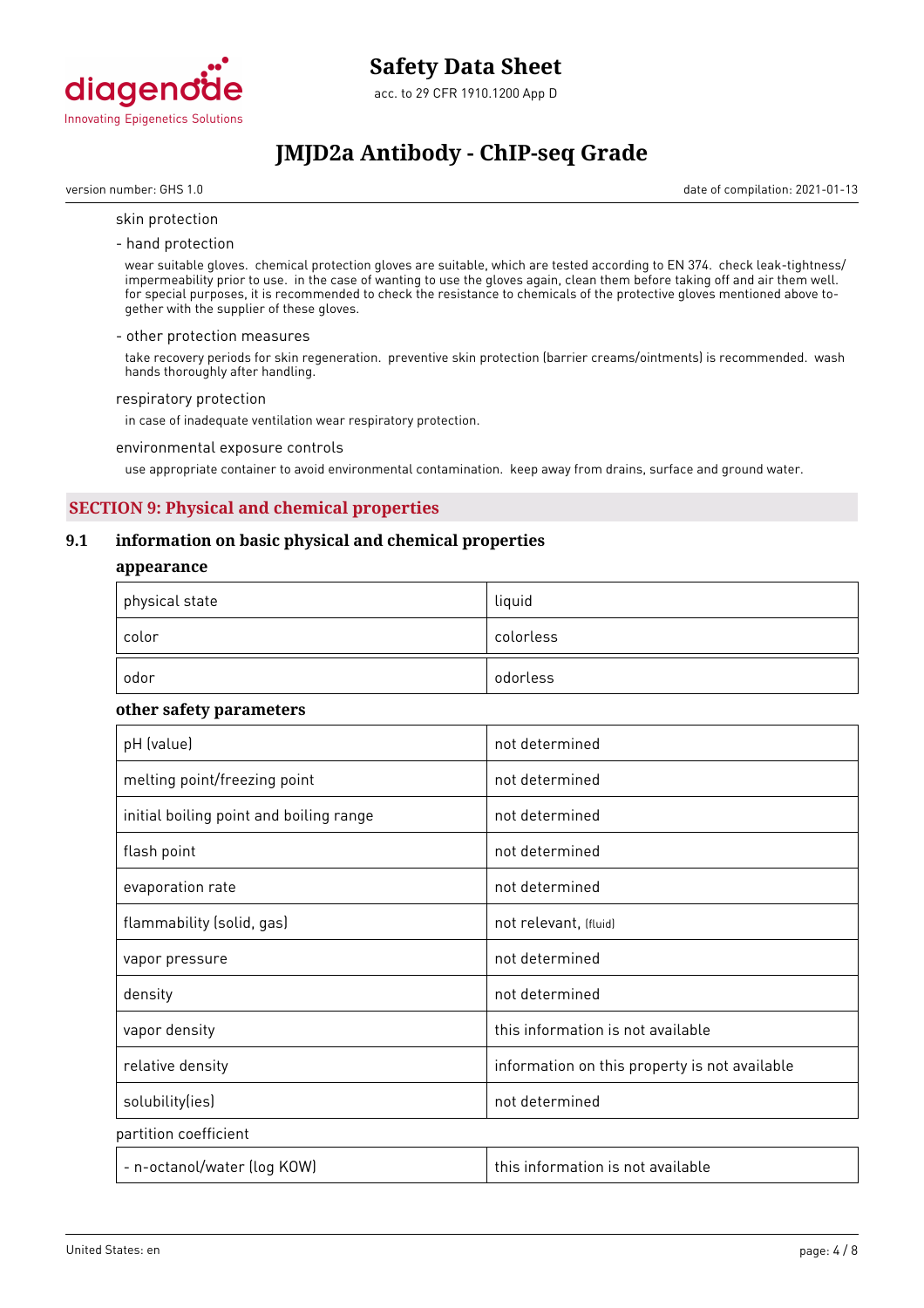

version number: GHS 1.0 date of compilation: 2021-01-13

| not determined<br>viscosity<br>explosive properties<br>none<br>oxidizing properties<br>none | 9.2 | other information         | there is no additional information |
|---------------------------------------------------------------------------------------------|-----|---------------------------|------------------------------------|
|                                                                                             |     |                           |                                    |
|                                                                                             |     |                           |                                    |
|                                                                                             |     |                           |                                    |
|                                                                                             |     | auto-ignition temperature | not determined                     |

# **SECTION 10: Stability and reactivity**

#### **10.1 reactivity**

concerning incompatibility: see below "Conditions to avoid" and "Incompatible materials".

#### **10.2 chemical stability**

the material is stable under normal ambient and anticipated storage and handling conditions of temperature and pressure.

#### **10.3 possibility of hazardous reactions**

no known hazardous reactions.

#### **10.4 conditions to avoid**

there are no specific conditions known which have to be avoided.

#### **10.5 incompatible materials**

there is no additional information.

#### **10.6 hazardous decomposition products**

reasonably anticipated hazardous decomposition products produced as a result of use, storage, spill and heating are not known. hazardous combustion products: see section 5.

#### **SECTION 11: Toxicological information**

#### **11.1 information on toxicological effects**

test data are not available for the complete mixture.

#### classification procedure

the method for classification of the mixture is based on ingredients of the mixture (additivity formula).

#### **classification acc. to OSHA "Hazard Communication Standard" (29 CFR 1910.1200)**

this mixture does not meet the criteria for classification.

#### acute toxicity

shall not be classified as acutely toxic.

#### skin corrosion/irritation

shall not be classified as corrosive/irritant to skin.

#### serious eye damage/eye irritation

shall not be classified as seriously damaging to the eye or eye irritant.

#### respiratory or skin sensitization

shall not be classified as a respiratory or skin sensitizer.

#### germ cell mutagenicity

shall not be classified as germ cell mutagenic.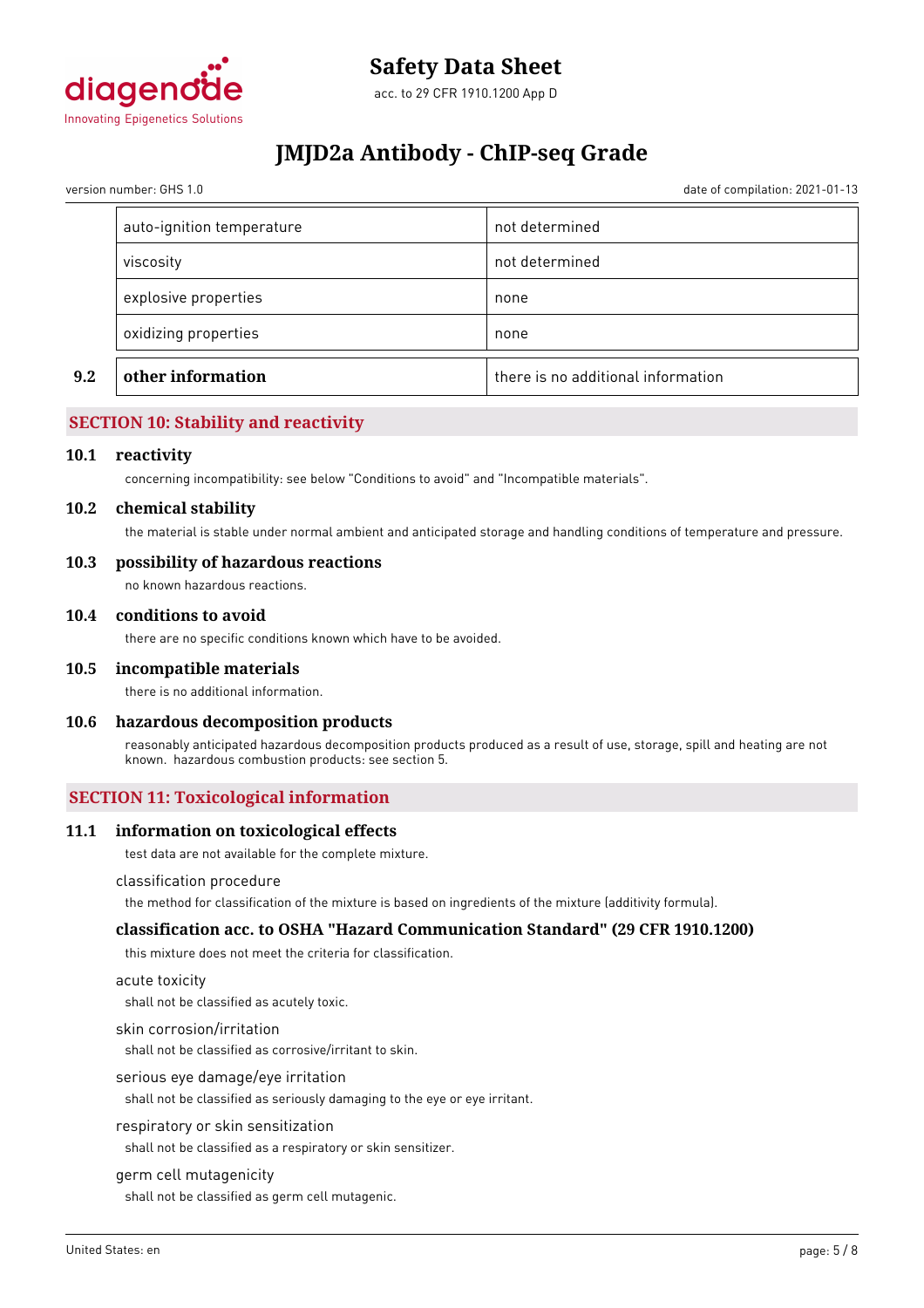

# **Safety Data Sheet**

acc. to 29 CFR 1910.1200 App D

# **JMJD2a Antibody - ChIP-seq Grade**

version number: GHS 1.0 date of compilation: 2021-01-13

carcinogenicity

shall not be classified as carcinogenic.

### reproductive toxicity

shall not be classified as a reproductive toxicant.

#### specific target organ toxicity - single exposure

shall not be classified as a specific target organ toxicant (single exposure).

#### specific target organ toxicity - repeated exposure

shall not be classified as a specific target organ toxicant (repeated exposure).

#### aspiration hazard

shall not be classified as presenting an aspiration hazard.

# **SECTION 12: Ecological information**

# **12.1 toxicity**

shall not be classified as hazardous to the aquatic environment.

#### **12.2 persistence and degradability**

data are not available.

#### **12.3 bioaccumulative potential**

data are not available.

#### **12.4 mobility in soil**

data are not available.

**12.5 results of PBT and vPvB assessment**

data are not available.

#### **12.6 endocrine disrupting properties**

information on this property is not available.

#### **12.7 other adverse effects**

data are not available.

#### **SECTION 13: Disposal considerations**

#### **13.1 waste treatment methods**

sewage disposal-relevant information

do not empty into drains. avoid release to the environment. Refer to special instructions/safety data sheets.

#### waste treatment of containers/packages

completely emptied packages can be recycled. handle contaminated packages in the same way as the substance itself.

#### **remarks**

please consider the relevant national or regional provisions. waste shall be separated into the categories that can be handled separately by the local or national waste management facilities.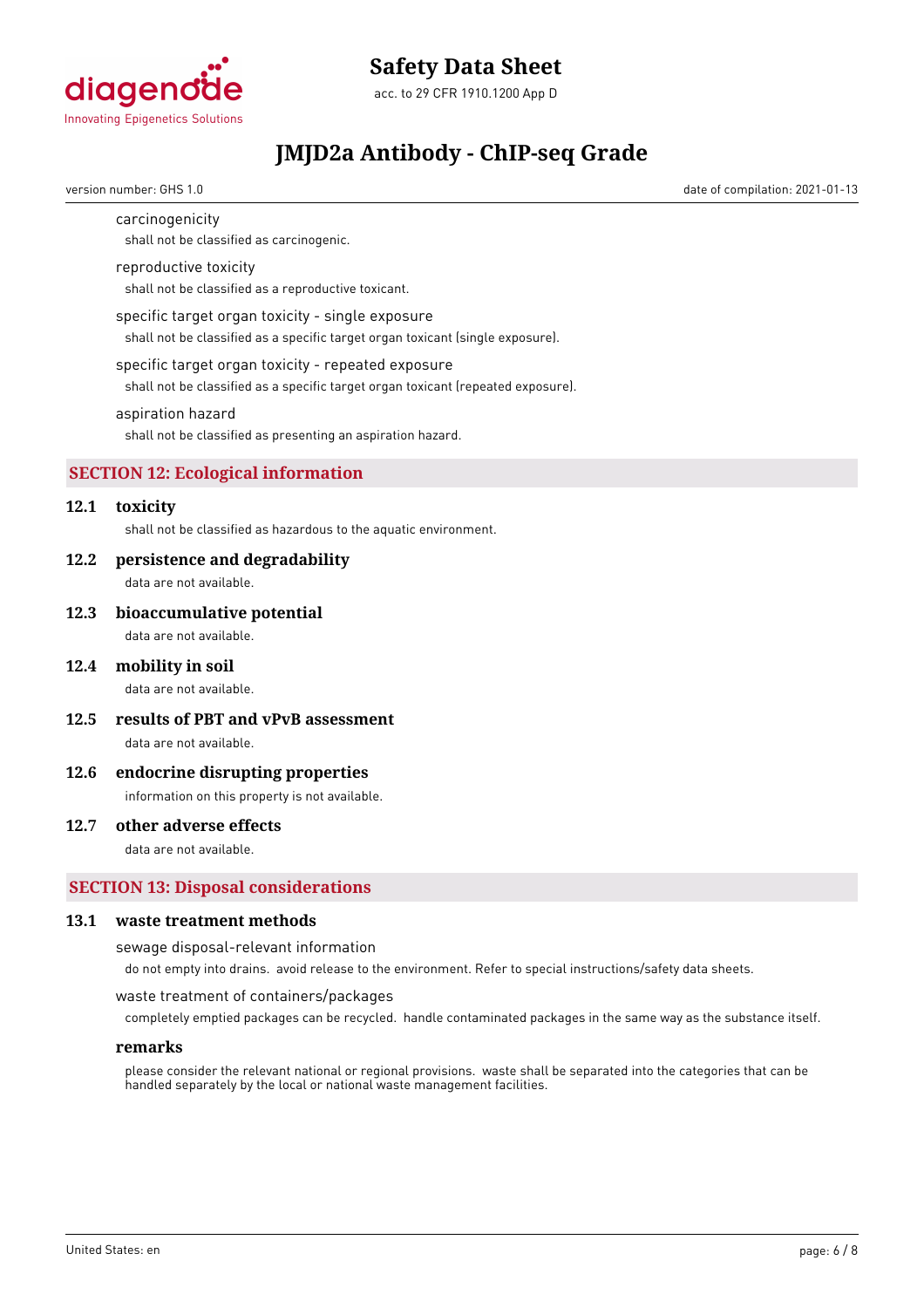

# **Safety Data Sheet**

acc. to 29 CFR 1910.1200 App D

# **JMJD2a Antibody - ChIP-seq Grade**

version number: GHS 1.0 date of compilation: 2021-01-13

**SECTION 14: Transport information**

- **14.2 UN proper shipping name** not assigned
- **14.3 transport hazard class(es)** not assigned
- **14.4 packing group** not assigned
- 

**14.1 UN number 14.1 15.1 14.1 UN number not subject to transport regulations** 

**14.5 environmental hazards non-environmentally hazardous acc. to the danger**ous goods regulations

**14.6 special precautions for user** there is no additional information.

# **14.7 transport in bulk according to Annex II of MARPOL and the IBC Code**

the cargo is not intended to be carried in bulk.

# **Information for each of the UN Model Regulations**

**transport of dangerous goods by road or rail (49 CFR US DOT) - additional information** not subject to transport regulations.

**International Maritime Dangerous Goods Code (IMDG) - additional information** not subject to IMDG.

# **International Civil Aviation Organization (ICAO-IATA/DGR) - additional information** not subject to ICAO-IATA.

# **SECTION 15: Regulatory information**

# **15.1 safety, health and environmental regulations specific for the product in question**

# **industry or sector specific available guidance(s)**

# **NPCA-HMIS® III**

Hazardous Materials Identification System. American Coatings Association.

| category            | rating | description                                                                                                                                                   |  |
|---------------------|--------|---------------------------------------------------------------------------------------------------------------------------------------------------------------|--|
| Chronic             |        | none                                                                                                                                                          |  |
| Health              |        | no significant risk to health                                                                                                                                 |  |
| Flammability        |        | material that will not burn under typical fire conditions                                                                                                     |  |
| Physical hazard     |        | material that is normally stable, even under fire conditions, and will not react with water,<br>polymerize, decompose, condense, or self-react. Non-explosive |  |
| Personal protection |        |                                                                                                                                                               |  |

# **NFPA® 704**

National Fire Protection Association: Standard System for the Identification of the Hazards of Materials for Emergency Response (United States).